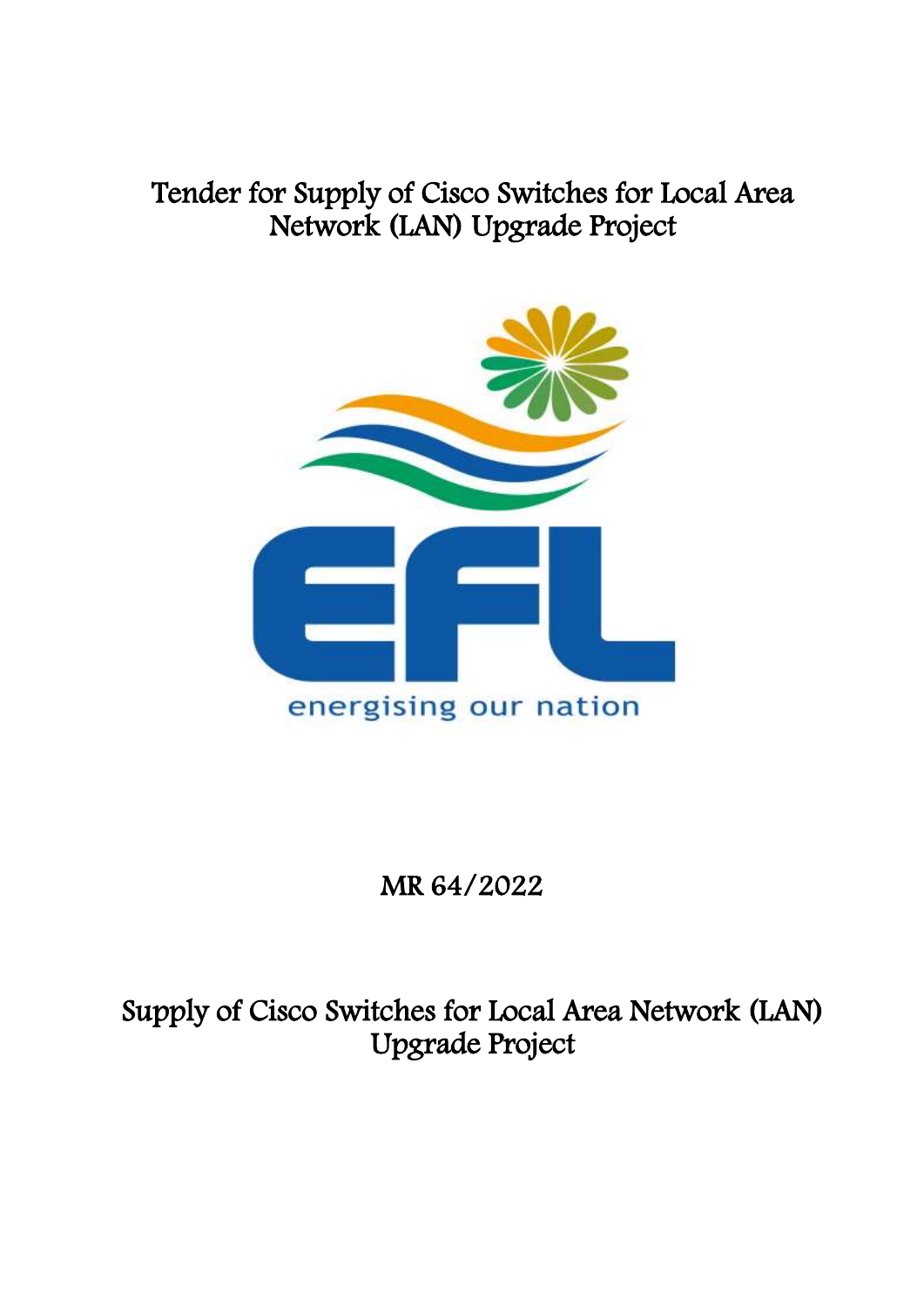

## **PUBLICITY**

#### NO PUBLICITY OR DETAILS ABOUT THIS PROJECT ARE TO BE DISCLOSED BY ANY BIDDER OR ANY OTHER ASSOCIATED PARTY WITHOUT THE WRITTEN PERMISSION OF EFL PRIOR TO, DURING OR AFTER THE PROJECT IS AWARDED. IN GENERAL ANY PUBLICITY OR MEDIA ENQUERIES WILL BE DEALT WITH BY EFL.

ALL THOSE WHO REQUEST TO UPLIFT A COPY OF THIS TENDER HAVE AGREED NOT TO DISCLOSURE ANY INFORMATION REGARDING THIS TENDER.

## Glossary

- i. EFL Energy Fiji Limited
- ii. CBM stands for "cubic meter" in shipping. This measurement is calculated by multiplying the width, height and length together of one's carton.
- iii. DIFOTIS Delivery in Full on Time in Spec
- iv. VAT Value Added Tax
- v. VIP VAT Inclusive Price
- vi. SBA Strategic Business Area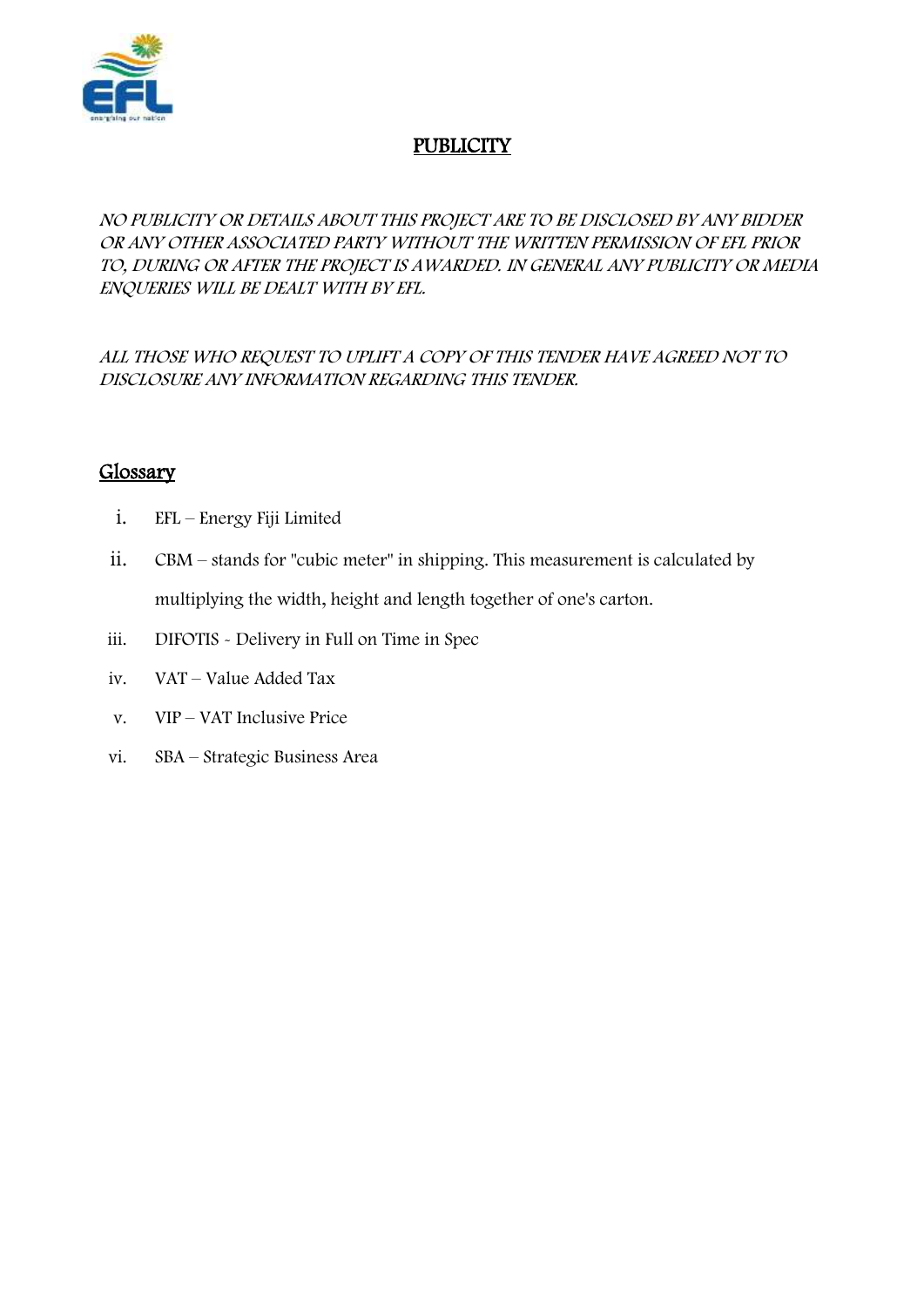

## Table of Contents

| 1.  |     |
|-----|-----|
|     | 1.1 |
| 2.  |     |
| 3.  |     |
| 4.  |     |
| 5.  |     |
| 6.  |     |
| 7.  |     |
| 8.  |     |
| 9.  |     |
| 10. |     |
| 11. |     |
| 12. |     |
| 13. |     |
| 14. |     |
| 15. |     |
| 16. |     |
| 17. |     |
| 18. |     |
| 19. |     |
| 20. |     |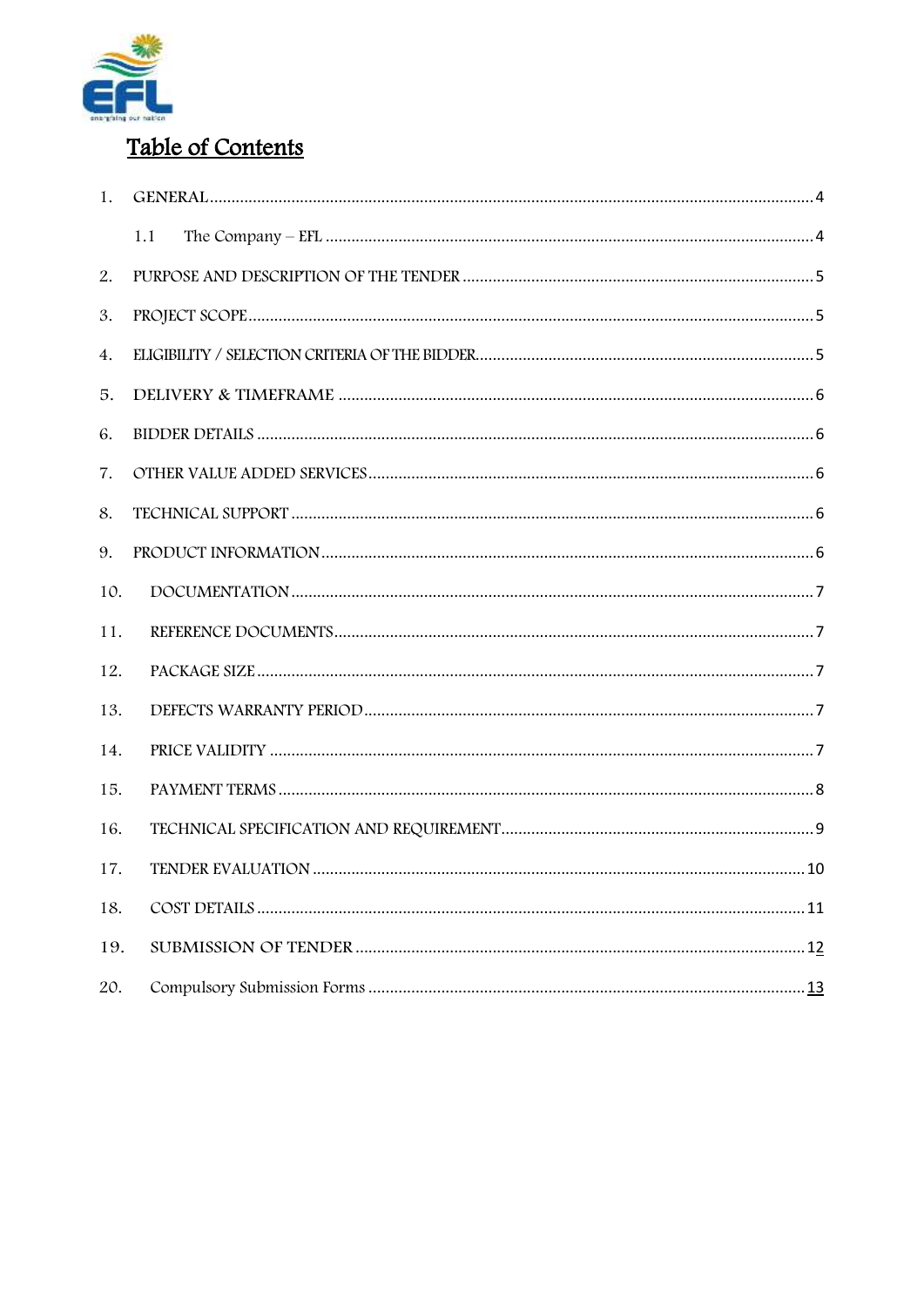

## <span id="page-3-1"></span><span id="page-3-0"></span>1.1 The Company – EFL

Energy Fiji Limited (EFL) is a public company limited by shares is solely responsible for supplying power throughout the Fiji Islands. Power is supplied through Hydro, Diesel and wind mill generators located in different parts of Fiji.

The operations of the company are organized into three geographically defined divisions, which correspond to the national administrative divisions. These divisions are:

- Central Eastern Division based in the capital Suva
	- o Suva, Lami, Navua, Tailevu, Levuka and part of the Coral Coast
- Western/Northern Division based in Lautoka
	- o Lautoka, Tavua, Ba, Sigatoka, Vatukoula, Northern Division (Labasa, Savusavu, Taveuni)

EFL provides electricity services to most parts of the country especially in the Viti Levu and Vanua Levu area and its electricity grid is shown in the map below.



EFL's official website is [www.efl.com.fj](http://www.efl.com.fj/) .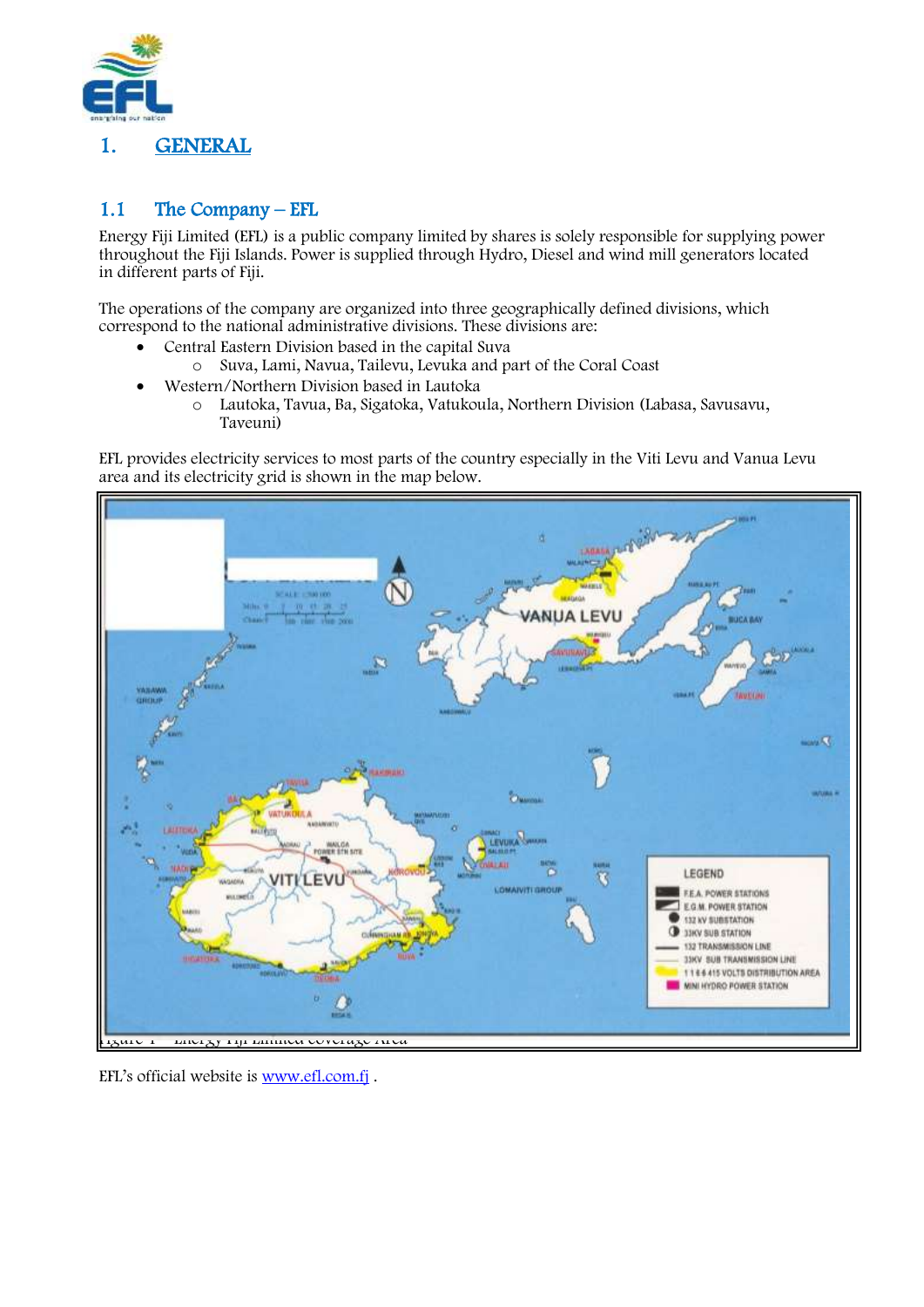

## <span id="page-4-0"></span>2. PURPOSE AND DESCRIPTION OF THE TENDER

Energy Fiji Limited plans to replace the existing Cisco Switches at the following sites:

- 1) Suva (Head Office),
- 2) Kinoya and
- 3) Navutu.

The replacement of existing switches is intended for:

- $\bullet$  Better reliability the existing switches are obsolete.
- Cater for growing demand for faster communication.

The Energy Fiji Limited (EFL) is requesting for bids from reputable Companies for the supply of Cisco Switch Network SBA for its switch upgrade project for the communication system.

## <span id="page-4-1"></span>3. PROJECT SCOPE

Project scope are as follows:

• Supply of Cisco Switches

## <span id="page-4-2"></span>4. ELIGIBILITY / SELECTION CRITERIA OF THE BIDDER

The supplier should be a manufacturer, authorized distributor or reseller of the products.

The vendors shall submit the names/contacts of utilities or projects where they have previously supplied the Cisco Switches.

#### All relevant test reports, product standard certificates, and product specification as a table form / drawings are required to be supplied in the tender as part of their bid.

Other information to be provided by the Bidder as part of the proposal is:

- 1. Manufacturer's / Vendor's warranty on the product.
- 2. Method of replacement or reimbursement of faulty / defective or damaged goods
- 3. Lead time including manufacturing time and shipping duration.
- 4. The bidder must provide the weight or CBM of the products
- 5. Previous EFL experience with the Bidder and supplier DIFOTIS (Delivery in Full on Time in Spec)
- 6. It is mandatory for the Bidders to provide full specification of the equipment and submitted as part of the bid.
- 7. The bidder should provide a 'Quality Assurance Certificate' (QAC) from the manufacturer stating that this equipment supplied is in conformity with the specifications requirements in the Tender.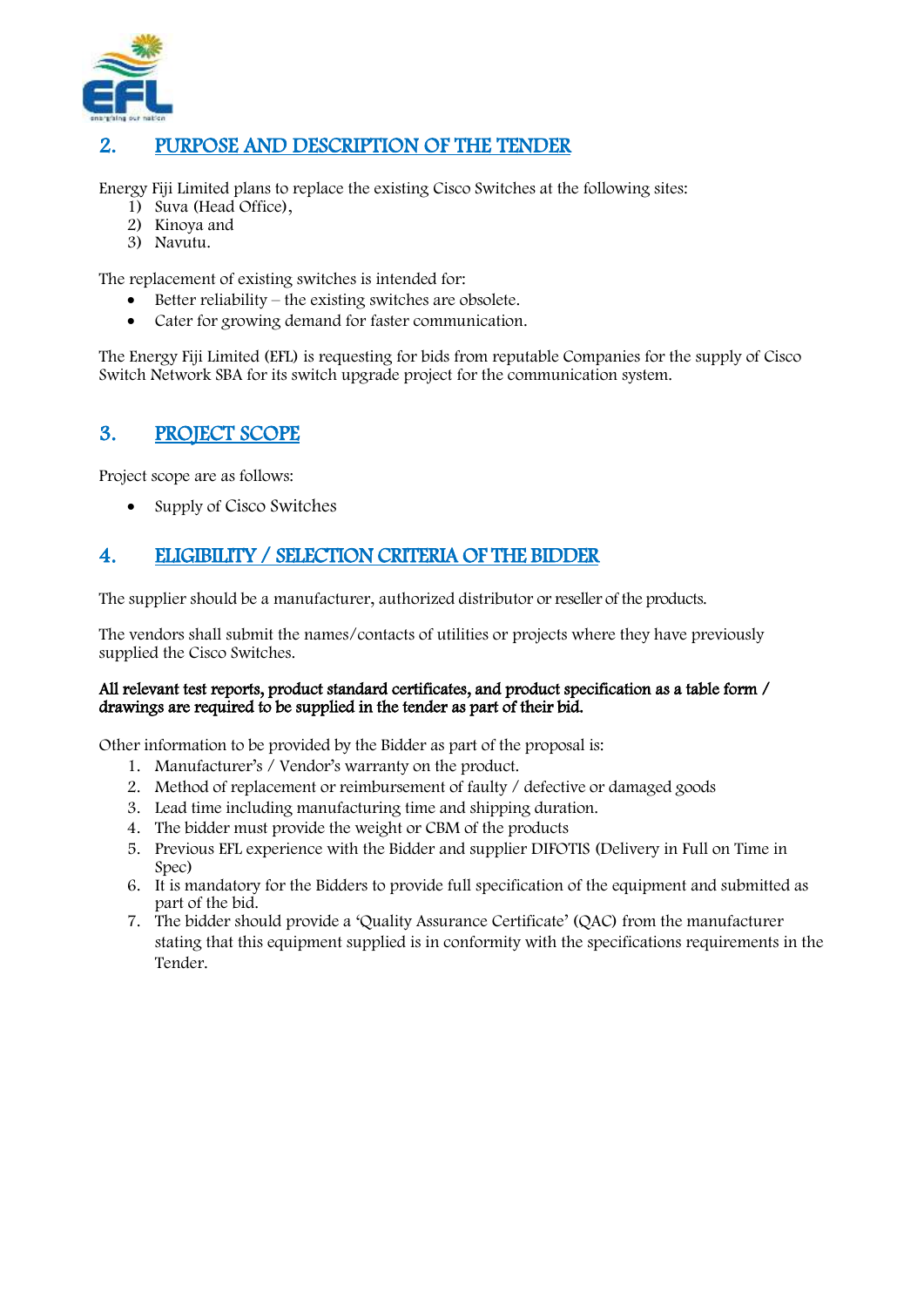

## <span id="page-5-0"></span>5. DELIVERY & TIMEFRAME

All required equipment & accessories shall be addressed/delivered to Telecom Workshop, EFL Navutu, Lautoka, Fiji.

Delivery timeframe shall be clearly stated in the bid.

## <span id="page-5-1"></span>6. BIDDER DETAILS

The Bidder shall provide all the necessary information specified in the table below:

#### General

The registered name of the Bidder:

Business address for correspondence: (Location, Street , Locality City, Pin Code, Country, Telephone, Facsimile, Email Other)

#### Contact name of the Authorised Person:

Contact's position: Contact addresses if different from above Locality City, Pin Code Location, Street, Country, Telephone, Facsimile, Email, Web address

Business structure:

Include the organisations years of experience in this field and reputation in the market place.

## <span id="page-5-2"></span>7. OTHER VALUE ADDED SERVICES

The bidder is open to include any other information that may add value to their product or after installation and commissioning services.

#### <span id="page-5-3"></span>8. TECHNICAL SUPPORT

- i. Bidder should provide details of what technical support is available to EFL to make better use of product.
- ii. Include relevant manuals and instructions for proper care and handling of the equipment and accessories, and operations.

#### <span id="page-5-4"></span>9. PRODUCT INFORMATION

Bidders must include the following document together with their Bid:

 $\blacktriangleright$  Full Product Specification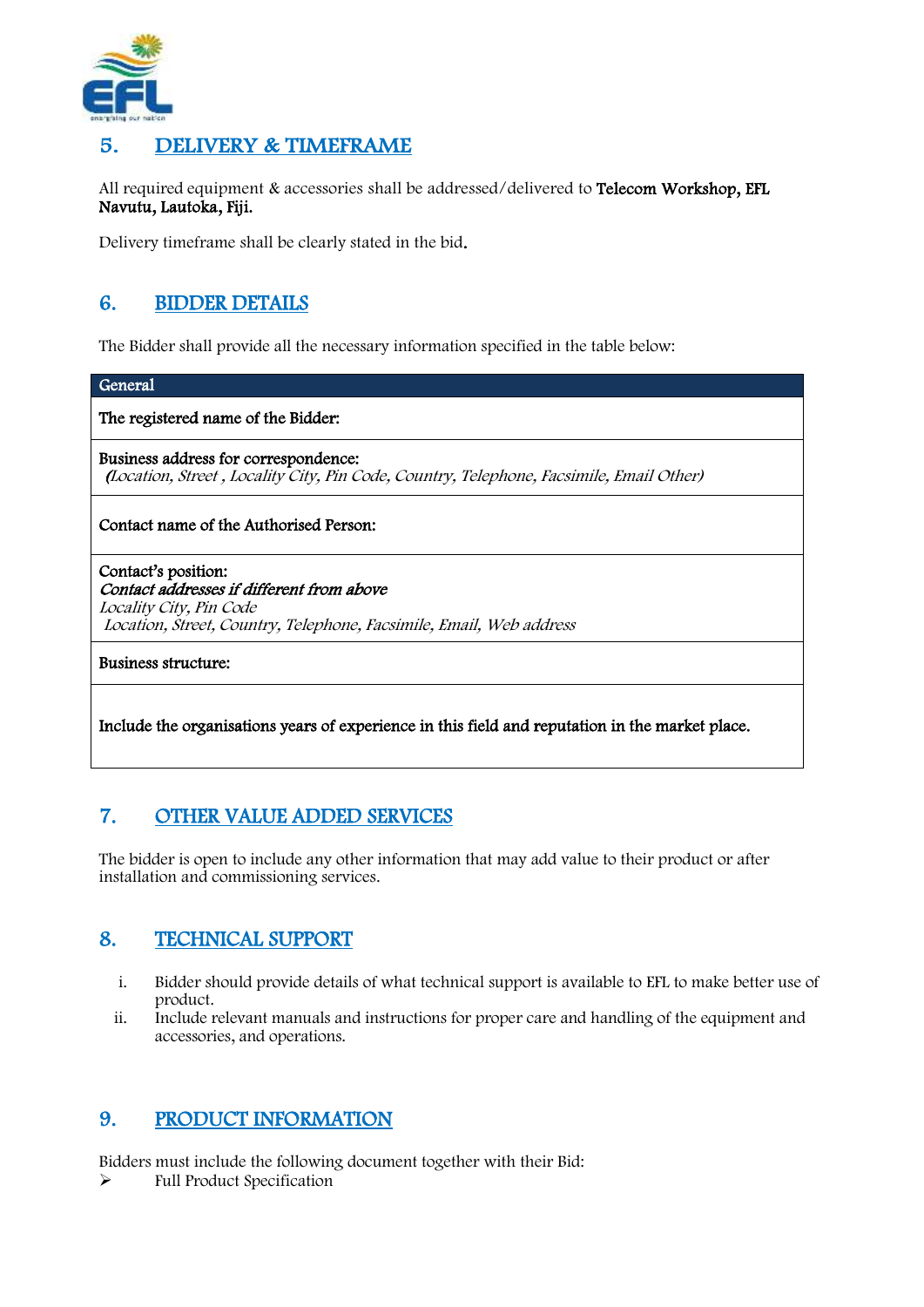

- Relevant Test Certificates
- Standard Compliance Certificate.

#### <span id="page-6-0"></span>10. DOCUMENTATION

- a). Bid prices shall be typed; bids with handwritten prices shall be disqualified.
- b). The submitted tender documentation together with submitted technical documentation shall be neatly sorted in adequate sections and bound. All costs of preparing the submission shall be borne by the Bidder.
- c). The response to the specification is required to be comprehensive with a completed Compliance table as set out.
- d). Tenderers are encouraged to offer the existing baseline products that are compliant with or equivalent to all mandatory requirements.
- e). The offered product shall have at least the same or better technical characteristics as requested in this tender.
- f). The Compliance table included in each chapter of this document provides an entry for each requirement.
- g). The Tenderer shall also provide additional remarks if they are considered helpful for assessing the response (column Remarks in the Compliance table). Each remark shall be uniquely referred to corresponding document (Clause, Chapter, and Paragraph).

### <span id="page-6-1"></span>11. REFERENCE DOCUMENTS

Wherever reference is made in the technical specification to specific regulations, standards and codes, the provisions of the latest current edition or revision of the relevant regulations, standards or codes in effect shall apply unless otherwise expressly stated in the technical specifications. Where such standards and codes are national or related to a particular country or region, other authoritative standards that ensure substantial equivalence to the standards and codes specified will be acceptable.

## <span id="page-6-2"></span>12. PACKAGE SIZE

The successful bidder will be required to pack and dispatch the item as per EFL's requirement. The package size and quantity will be determined by EFL unless the product is a standard factory package. All packages must be clearly marked with the quantity content in the crate or pallet. The bidder must ensure proper and suitable packing of the item before dispatch to avoid damages during transit.

#### <span id="page-6-3"></span>13. DEFECTS WARRANTY PERIOD

All goods shall be supplied with a Warranty Period of **not less than 12 months** from the date of the receipt of the Goods by EFL. During the Warranty Period, defective parts shall be returned to the supplier for replacement on a pick-up exchange and return-delivery basis. The cost of the freight and repairs shall be borne by the supplier/bidder.

## <span id="page-6-4"></span>14. PRICE VALIDITY

The price shall remain valid for acceptance within 120 working days from the date of opening of bids and bidders shall not withdraw or amend their proposal prior to the expiration of the validity period. Price Validity of more than 120 working days is highly accepted.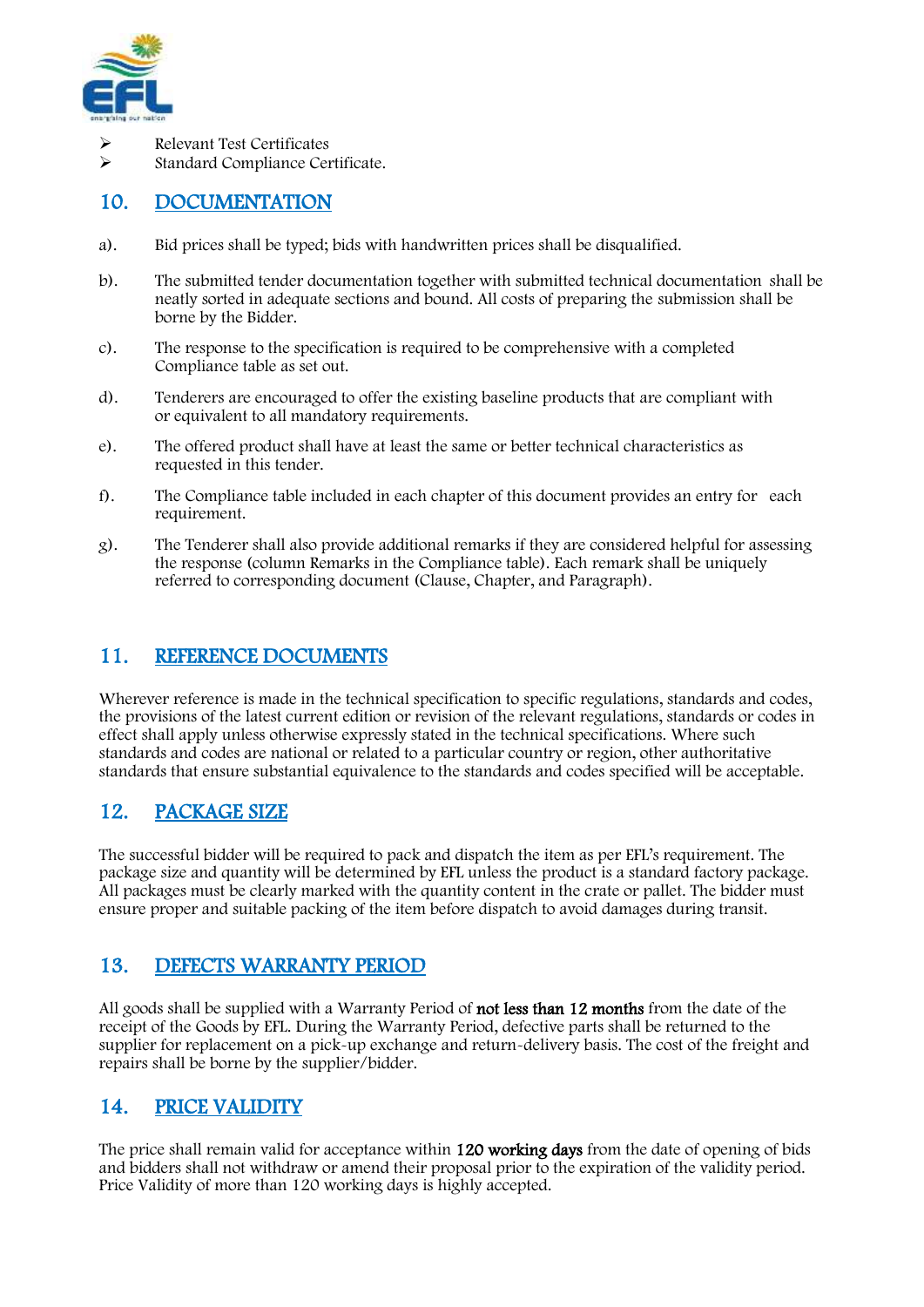

In exceptional circumstances prior to expiry of the original validity period, the authority may request the supplier for an extension in the period of validity. The request and the response thereto shall be in writing. A supplier agreeing to the request will not be permitted to amend his tender price.

## <span id="page-7-0"></span>15. PAYMENT TERMS

EFL shall pay overseas bidders the invoice amount in foreign currency to the bank account nominated by the successful supplier within 30 days of receipt of the invoice subject to the full delivery of ordered goods, and payment terms as per the contractual agreement. The local bidders will be paid in Fijian dollars.

Any supplier requesting for advance payment shall provide EFL with a **bank guarantee** from EFL preferred commercial banks for the sum of the advance payment amount. The cost of arranging Bank guarantee shall be the responsibility of the bidder. Failure to accept the above payment terms will render the bid non-compliance.

Highest preference will be given to bidders who do not accept advance payment and willing to accept 30 days credit term.

Contract payments will be made according to the table below.

| <b>Payment Details</b> | Description                                                           | Percentage payment |
|------------------------|-----------------------------------------------------------------------|--------------------|
| Payment                | Successful delivery of all equipment's as per<br>tender requirements. | 100%               |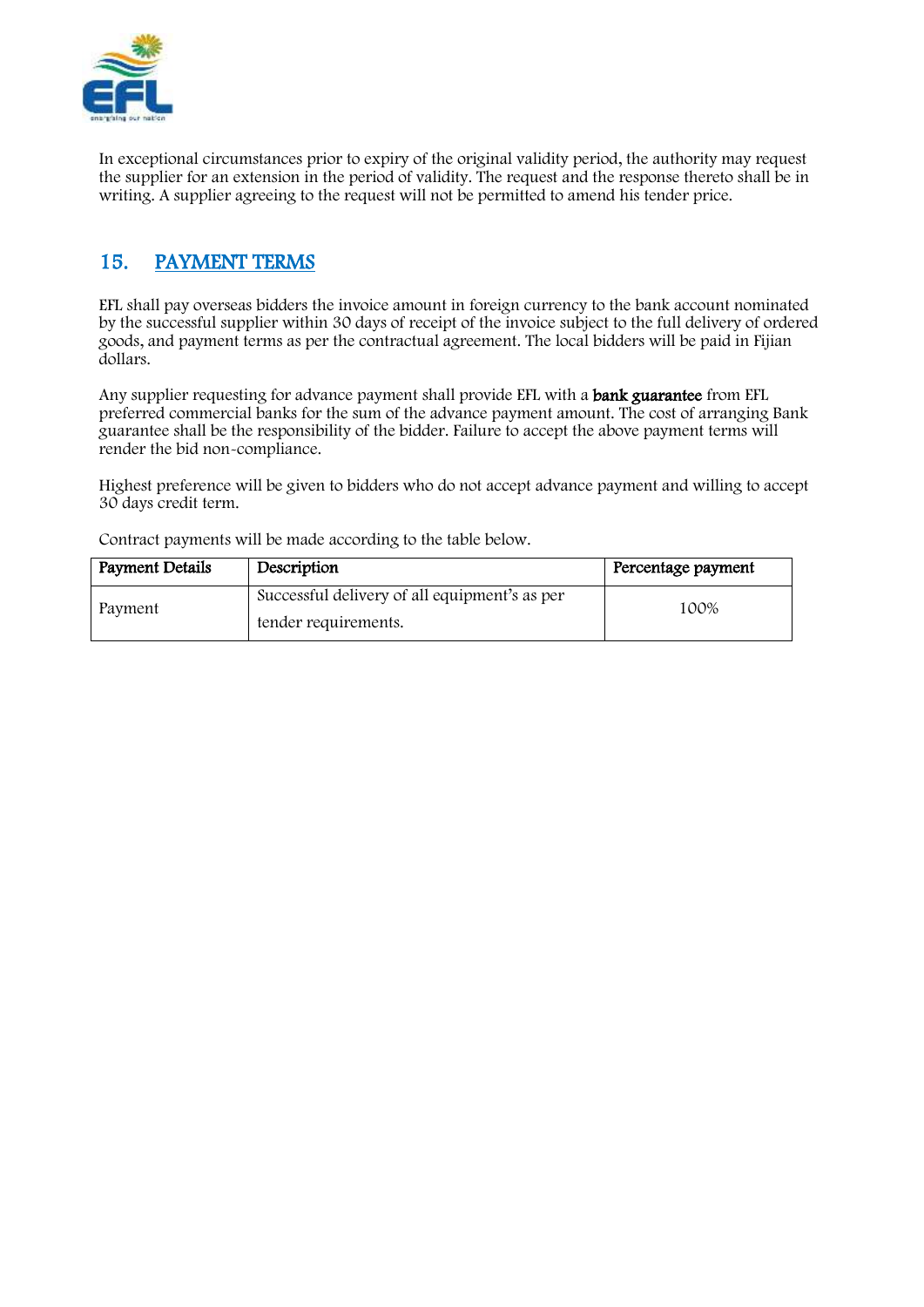

## <span id="page-8-0"></span>16. TECHNICAL SPECIFICATION AND REQUIREMENT

#### 16.1 Cisco Switches

a). Bidders are required to supply brand new (not refurbished) Cisco switch with the following model numbers: 1) C9500-24Y4C (IP Service license) 2) C9300L-24P-4X (IP service license) 3) C9200L-24P-4X (LAN base)

The switch shall be supplied with mounting accessories and Australia AC Type A Power Cable.

Quantity of the switch to be supplied is stipulated in Section 18

b). The 240V AC power plug (male) for the power supply cable shall be of Australian and New Zealand AS/NZS 3112 standard.



c). The Cisco Switch should come with two 19-inch rack mounting brackets for each switch.

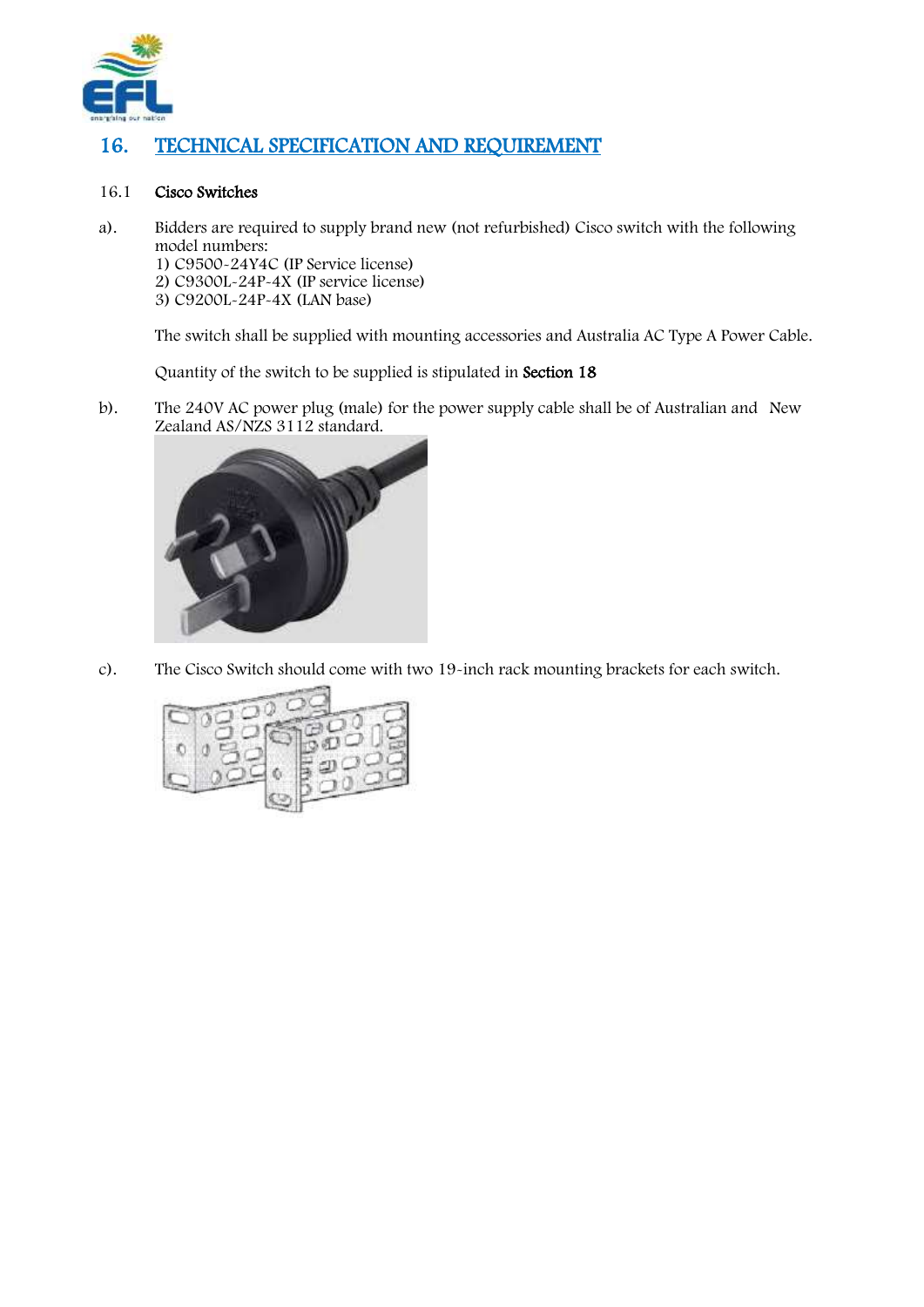

## <span id="page-9-0"></span>17. TENDER EVALUATION

After the bids are received, it will go through a normal tender evaluation process as per EFL's Tender Policy and Procedures. The successful and unsuccessful bidders will be advised of the outcome after completion of the Tender evaluation process.

The evaluation of the tender submissions will be weighted as such:

| No.            | Components                                | Weighting (%) |
|----------------|-------------------------------------------|---------------|
|                |                                           |               |
|                | <b>Financial Components</b>               | 35 %          |
| 2              | Technical capability                      | 40 %          |
| 3              | Delivery timeframe.                       | 10 %          |
| $\overline{4}$ | Proven background on products quoted      | 5 %           |
| 5              | Warranty, backup service and spare parts. | 10%           |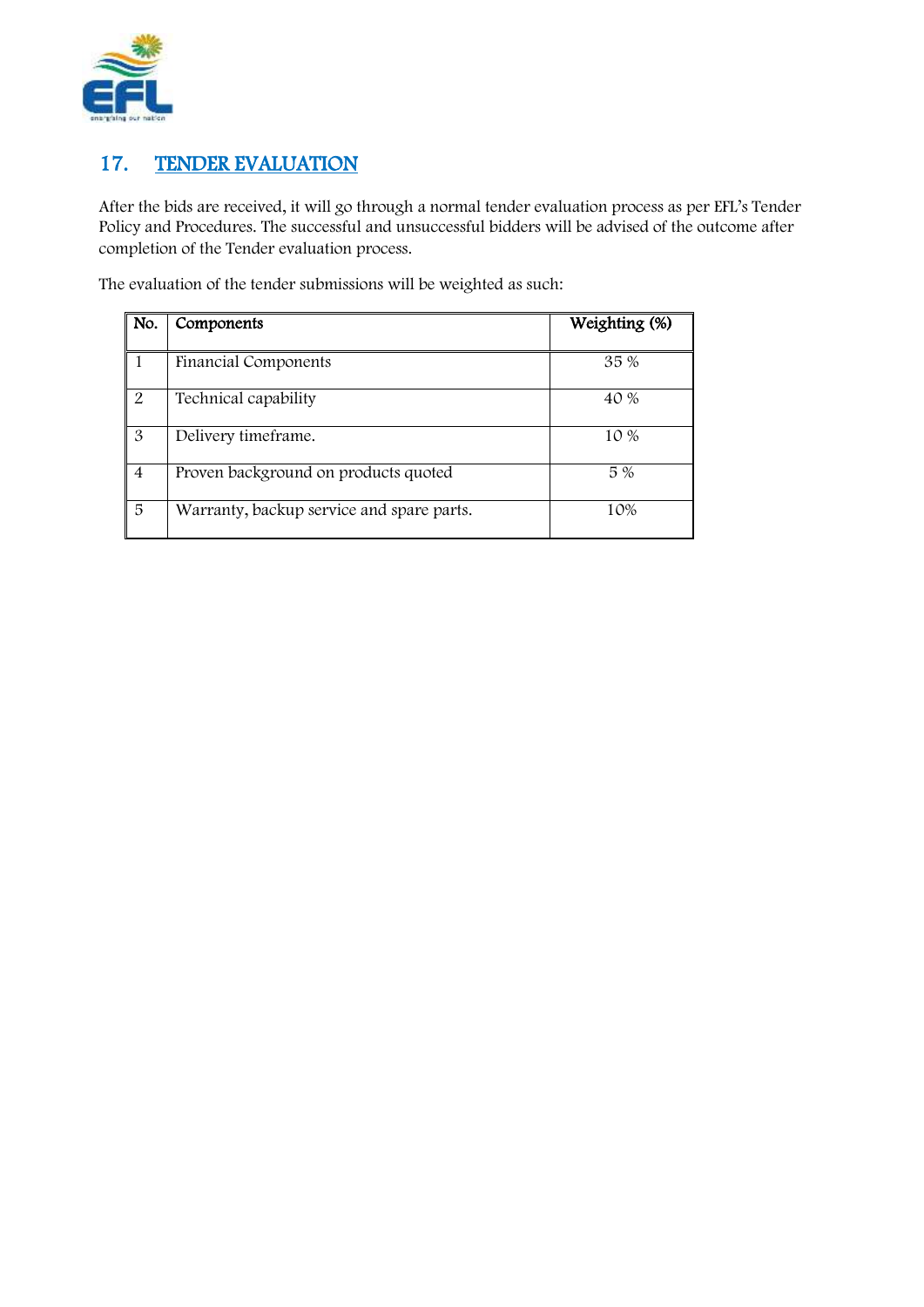## 18. COST DETAILS

Bidders shall use the table below to list summary of cost associated with this tender. For OVERSEAS bidders their prices must be quoted in their currency with CIF freight term and the port of delivery is LAUTOKa. For LOCAL bids, price must be quoted in FJD (VIP)

<span id="page-10-0"></span>

| Part Number        | Description                                                            | Total<br>QTY Required<br>Unit Net |          | Total          | Comments       |             |       |          |
|--------------------|------------------------------------------------------------------------|-----------------------------------|----------|----------------|----------------|-------------|-------|----------|
|                    |                                                                        | Suva<br>HQ                        | Kinoya   | Navutu         | Qty            | Price (VIP) | (VIP) |          |
| C9500~24Y4C        | Catalyst 9500 24x1/10/25G and 4-port 40/100G, Advantage (IP service)   | 2                                 | 0        | 2              | 4              |             |       |          |
| C9500-DNA-24Y4C-A  | C9500 DNA Advantage, Term License                                      | $\overline{2}$                    | 0        | $\overline{2}$ | 4              |             |       | Optional |
| C9500-DNA-L-A-3Y   | Cisco Catalyst 9500 DNA Advantage 3 Year License                       | $\overline{2}$                    | $\Omega$ | $\overline{2}$ | $\overline{4}$ |             |       | Optional |
| C9300L-24P-4X      | Catalyst 9300L 24p PoE, Network Essentials , 4x10G Uplink (IP service) |                                   |          |                | 3              |             |       |          |
| CAB-TA-AP          | Australia AC Type A Power Cable                                        |                                   |          |                | 3              |             |       |          |
| C9300L-DNA-E-24    | C9300L Cisco DNA Essentials, 24-port license                           |                                   |          |                | 3              |             |       | Optional |
| C9300L-DNA-E-24-3Y | C9300L Cisco DNA Essentials, 24-port, 3 Year Term license              |                                   |          |                | 3              |             |       | Optional |
| C9200L~24P~4X      | Catalyst 9200L 24-port PoE+, 4 x 10G, Network Essentials (LAN Base)    | 19                                | 9        | 15             | 43             |             |       |          |
| $CAB-TA-AP$        | Australia AC Type A Power Cable                                        | 19                                | 9        | 15             | 43             |             |       |          |
| C9200L-DNA-E-24    | C9200L Cisco DNA Essentials, 24-port Term license                      | 19                                | 9        | 15             | 43             |             |       | Optional |
| C9200L-DNA-E-24-3Y | C9200L Cisco DNA Essentials, 24-port, 3 Year Term license              | 19                                | 9        | 15             | 43             |             |       | Optional |
| $GLC-TE=$          | 1000BASE-T SFP transceiver module for Category 5 copper wire           | 21                                | 16       | 18             | 55             |             |       |          |
| $SFP-10G-T-X$      | Cisco SFP Multimode fiber transceiver (10G) <300m                      | 3                                 |          | $\overline{2}$ | 6              |             |       |          |
| GLC-SH-SMD         | 1000BASE-LX/LH long-wavelength; with DOM (Multimode) <300m range       | $\circ$                           | 5        | 4              | 9              |             |       |          |
| Total FJD VIP      |                                                                        |                                   |          |                |                |             |       |          |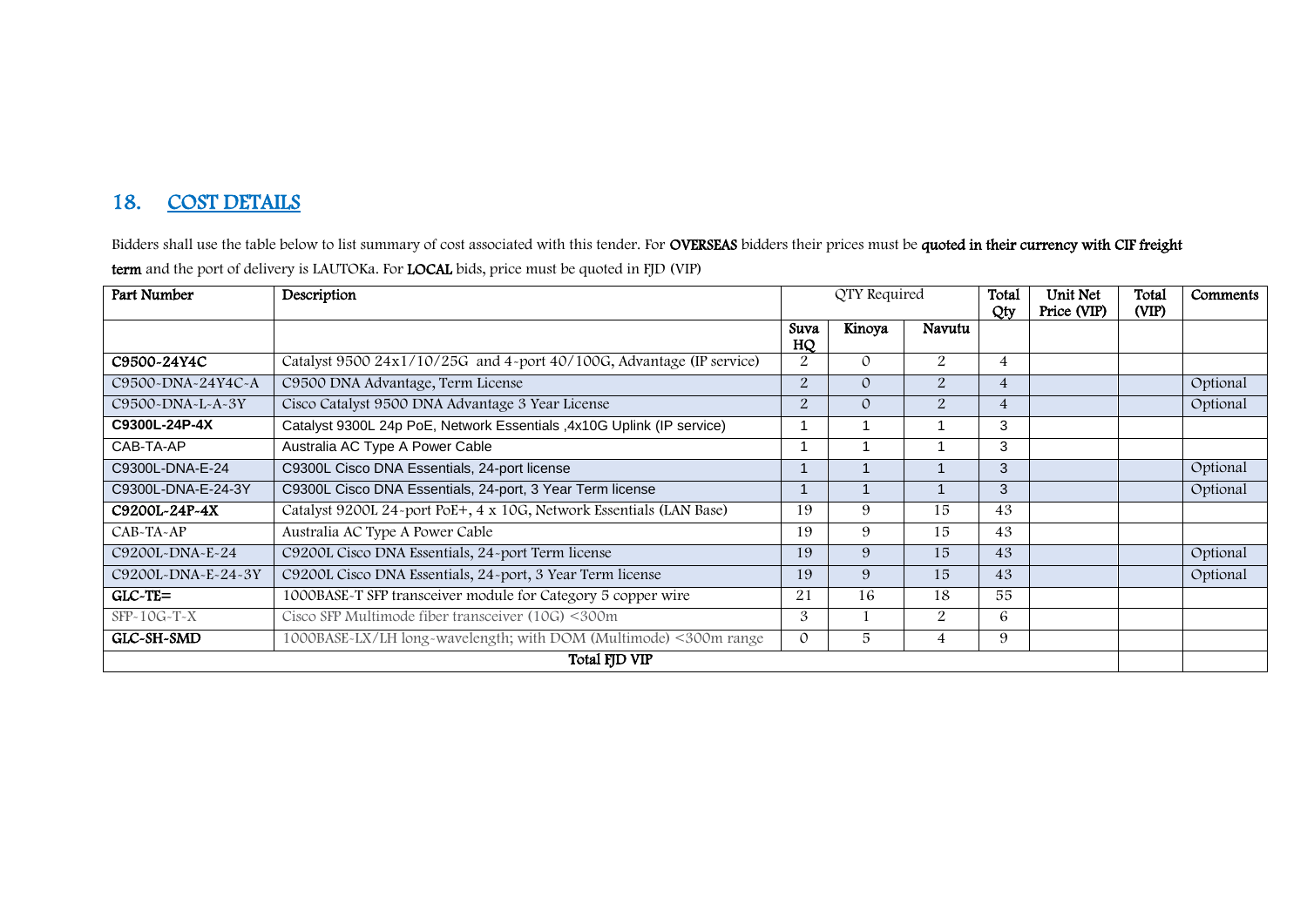## <span id="page-11-0"></span>19. SUBMISSION OF TENDER

#### 19.1 Bidders

Electronic copies of the tender bid must be uploaded in the TENDER LINK Electronic Tender Box no later than 4:00pm (1600hrs Fiji Time), on Wednesday 6th April, 2022.

To register your interest and tender a response, view 'Current Tenders' at: <u>www.efl.com.f</u>j and TenderLink website <https://www.tenderlink.com/efl>

The tender bid shall be addressed as follows:

 Tender – MR 64/2022 – Tender for Supply of Cisco Switches for Local Area Network Upgrade Project The Secretary, Tender Committee Energy Fiji Limited Supply Chain Office Private Mail Bag Suva

Tenders received after 4:00pm (1600hrs Fiji Time) on the closing date of Wednesday 6<sup>th</sup> April, 2022.

Lowest bid will not necessarily be accepted as successful bid.

For further information or clarification please contact our Supply Chain Office by e-mail [tenders@efl.com.fj](mailto:tenders@efl.com.fj) ; or by phone (+679) 3224360 or (+679) 9992400.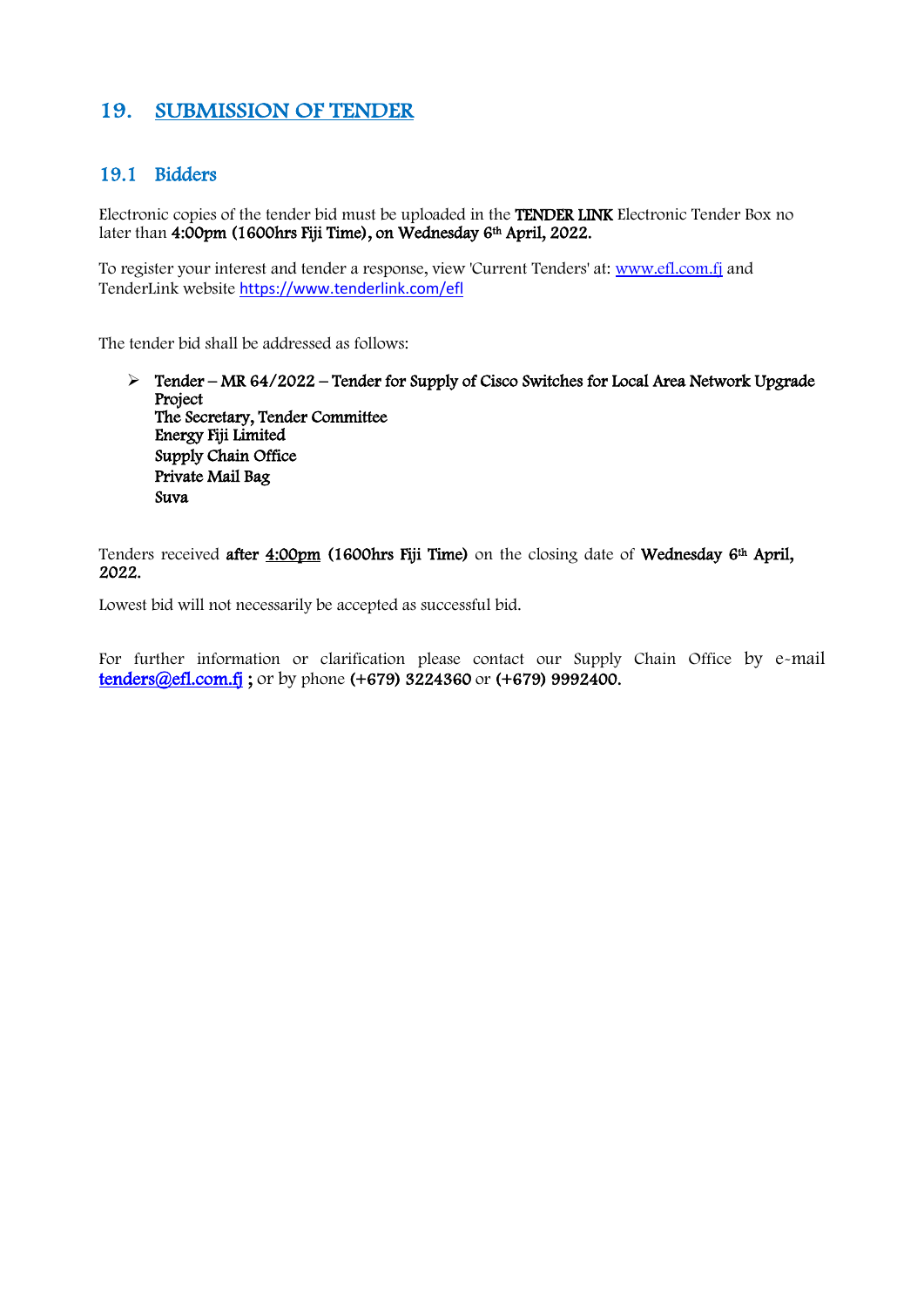

## <span id="page-12-0"></span>20. Compulsory Submission Forms

#### 20.1 Submission Forms

The following information has to be filled by the bidder and submitted with Tender Documents:

| 1.                                                              | Company Name: 1988 and 2008 and 2008 and 2008 and 2008 and 2008 and 2008 and 2008 and 2008 and 2008 and 2008 and 2008 and 2008 and 2008 and 2008 and 2008 and 2008 and 2008 and 2008 and 2008 and 2008 and 2008 and 2008 and 2 |  |  |  |  |
|-----------------------------------------------------------------|--------------------------------------------------------------------------------------------------------------------------------------------------------------------------------------------------------------------------------|--|--|--|--|
| 2.                                                              | Director/Owner(s):                                                                                                                                                                                                             |  |  |  |  |
| 3.                                                              | Postal Address: North American Contract of Address:                                                                                                                                                                            |  |  |  |  |
| 4.                                                              |                                                                                                                                                                                                                                |  |  |  |  |
| 5.                                                              | Phone Number.                                                                                                                                                                                                                  |  |  |  |  |
| 6.                                                              |                                                                                                                                                                                                                                |  |  |  |  |
| 7.                                                              |                                                                                                                                                                                                                                |  |  |  |  |
| 8.                                                              | Facsimile & Skype:                                                                                                                                                                                                             |  |  |  |  |
|                                                                 | 9. Web Address:                                                                                                                                                                                                                |  |  |  |  |
|                                                                 |                                                                                                                                                                                                                                |  |  |  |  |
|                                                                 |                                                                                                                                                                                                                                |  |  |  |  |
|                                                                 | 11. TIN Number (local bidders only):                                                                                                                                                                                           |  |  |  |  |
|                                                                 | 12. Company Registration Number(local bidders only):                                                                                                                                                                           |  |  |  |  |
|                                                                 | 13. FNPF Employer Registration Number (local bidders only): ____________________                                                                                                                                               |  |  |  |  |
|                                                                 | 14. Number of Branches & locations:                                                                                                                                                                                            |  |  |  |  |
|                                                                 | 15. Years of Experience & reputation in the market :____________________________                                                                                                                                               |  |  |  |  |
|                                                                 |                                                                                                                                                                                                                                |  |  |  |  |
| 16. Area of business Specialization:<br>Manufacturer & Supplier |                                                                                                                                                                                                                                |  |  |  |  |
|                                                                 | Retailer<br>[Please tick where applicable]                                                                                                                                                                                     |  |  |  |  |
|                                                                 | Licensed Agent                                                                                                                                                                                                                 |  |  |  |  |
|                                                                 |                                                                                                                                                                                                                                |  |  |  |  |
|                                                                 |                                                                                                                                                                                                                                |  |  |  |  |
|                                                                 | 17. Business Structure:                                                                                                                                                                                                        |  |  |  |  |

I hereby, declare that all the above information is correct.

| Sign:        |  |  |
|--------------|--|--|
| <i>Name:</i> |  |  |
| Position:    |  |  |
| Date:        |  |  |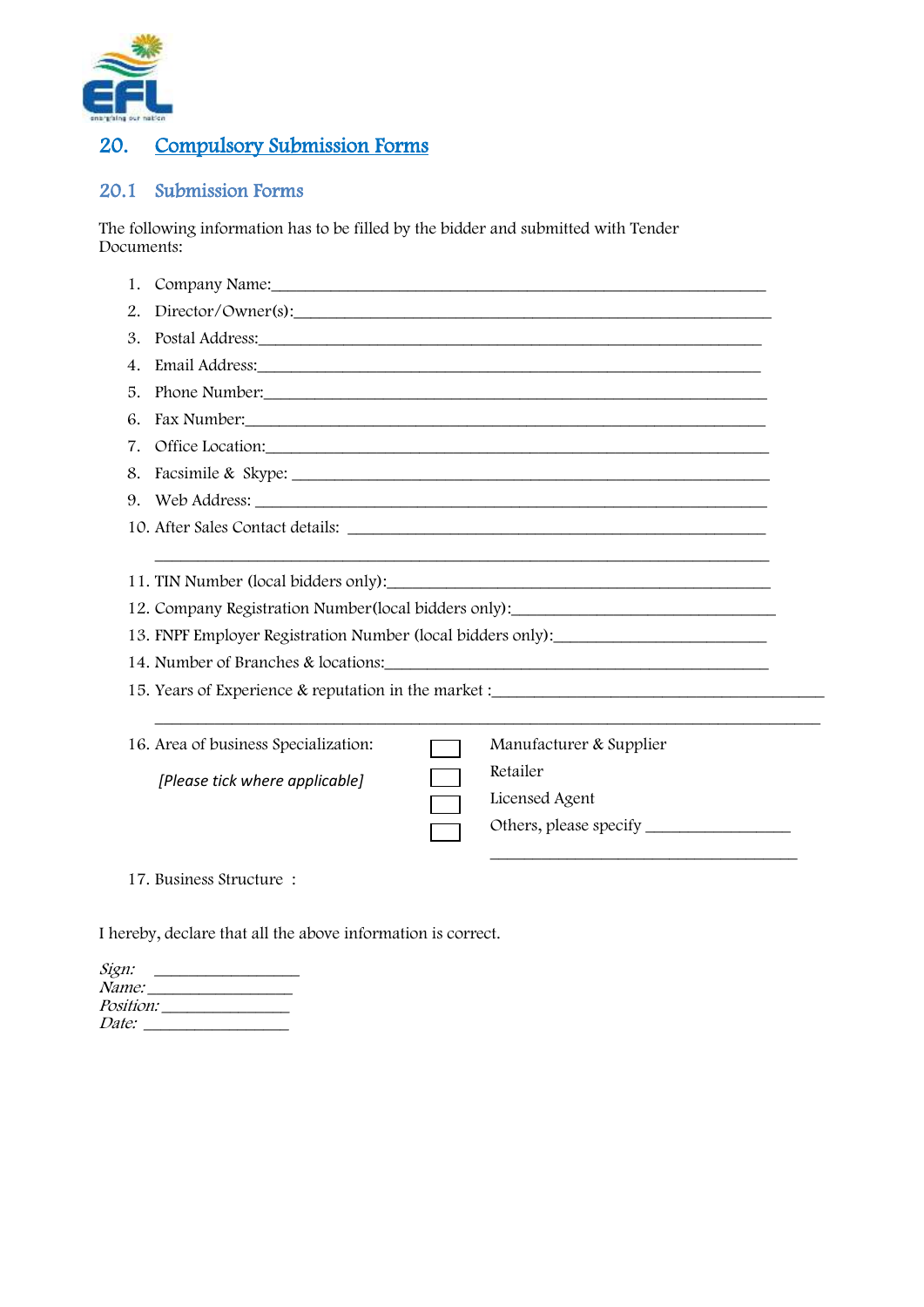

#### General Requirement

| #              | <b>General Requirement</b>                                                                                         | Describe in detail by citing evidence such<br>document number, clause and page<br>number (s). |
|----------------|--------------------------------------------------------------------------------------------------------------------|-----------------------------------------------------------------------------------------------|
| a).            | Warranty details and warranty period of <b>EACH</b><br>item stated thoroughly.                                     |                                                                                               |
| $b$ ).         | Willing to accept Purchase Order and provide a<br>minimum of 30days credit account.                                |                                                                                               |
| $c$ ).         | Willing to accept payment within 30 days after<br>successful delivery of items to EFL.                             |                                                                                               |
| $d$ ).         | Does not require advance payment before delivery<br>of items.                                                      |                                                                                               |
| $e$ ).         | Be able to provide back up support, spare parts<br>and manual for basic maintenance.                               |                                                                                               |
| $f$ .          | Delivery time frame stated.                                                                                        |                                                                                               |
| g).            | Proven background on VHF Band Pass Duplexer &<br>Accessories quoted.                                               |                                                                                               |
| h)             | Validity period of the price.                                                                                      |                                                                                               |
| i)             | Letter from Manufacturer to state that the bidder<br>is the authorised distributor/reseller of product<br>offered. |                                                                                               |
| $\mathbf{j}$ . | Any other Value Added Services.                                                                                    |                                                                                               |

### Technical Requirement

| #      | <b>Technical Requirement</b>                                                                                               | Describe in detail by citing evidence such<br>document number, clause and page<br>number (s). |
|--------|----------------------------------------------------------------------------------------------------------------------------|-----------------------------------------------------------------------------------------------|
| $a$ ). | Brand/part/model number                                                                                                    |                                                                                               |
| $b$ ). | Country of Manufacture                                                                                                     |                                                                                               |
| $c$ ). | Products are Brand New.                                                                                                    |                                                                                               |
| $d$ ). | Data sheet for all the items provided in the bid.                                                                          |                                                                                               |
| $e$ ). | Date of Manufacture stated. Preference will be<br>given to those items whose date of manufacture is<br>less than 6 months. |                                                                                               |
| f).    | Any other prominent feature                                                                                                |                                                                                               |
|        |                                                                                                                            |                                                                                               |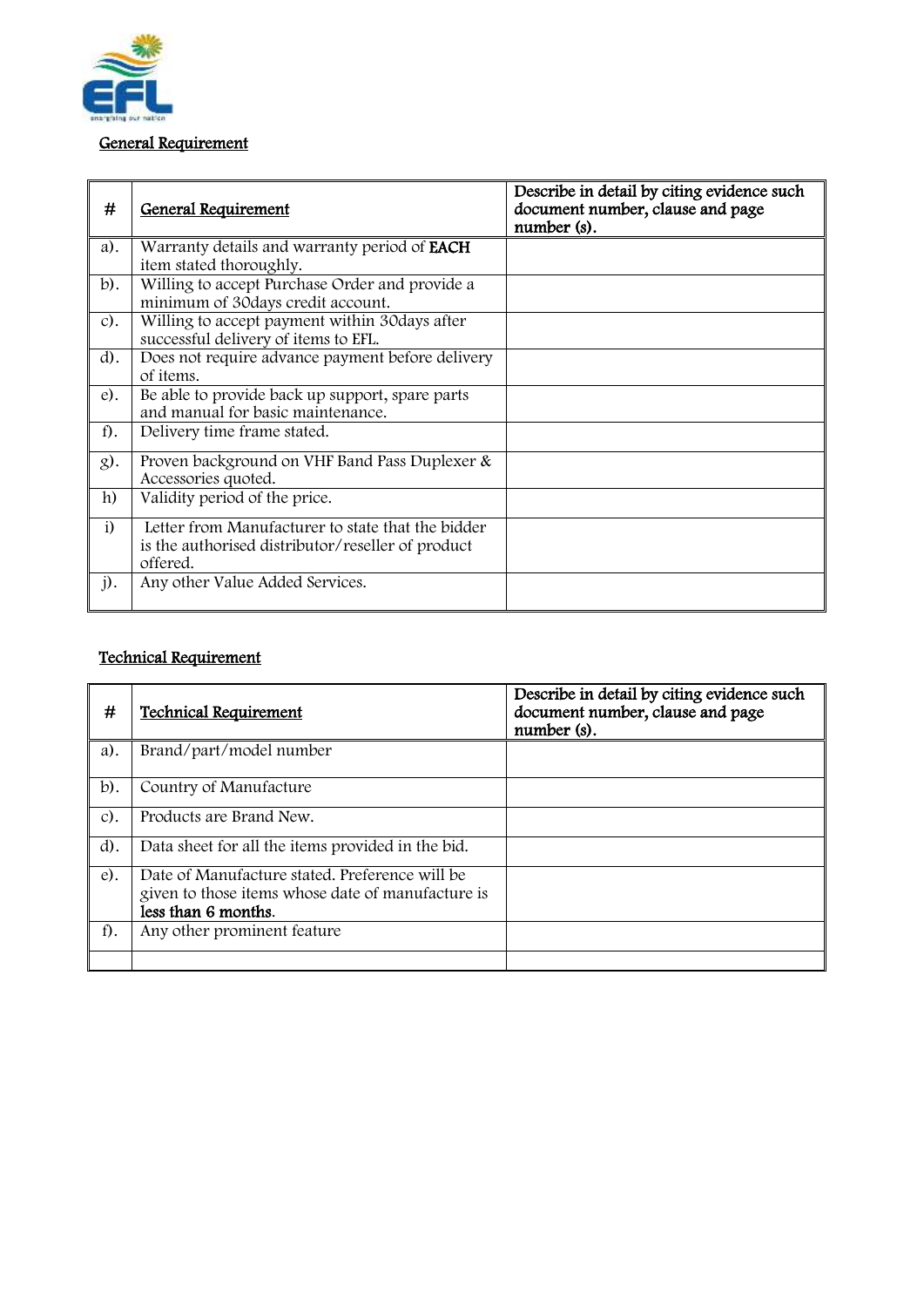

#### Local Bidders

|     | Currency: FJD       |                   |          |                          |  |
|-----|---------------------|-------------------|----------|--------------------------|--|
| No. | Description of Item | <b>Unit Price</b> | Quantity | Price, VIP               |  |
|     |                     |                   |          |                          |  |
| 1.  |                     |                   |          | \$                       |  |
|     |                     |                   |          |                          |  |
| 2.  |                     |                   |          | \$                       |  |
|     |                     |                   |          |                          |  |
| 3.  |                     |                   |          | \$                       |  |
|     |                     |                   |          |                          |  |
| 4.  |                     |                   |          | \$                       |  |
|     |                     |                   |          |                          |  |
| 5.  |                     |                   |          | $\overline{\mathcal{S}}$ |  |
|     |                     |                   |          |                          |  |
| 6.  |                     |                   |          | \$                       |  |
|     |                     |                   |          |                          |  |
|     | Total               |                   |          | \$                       |  |

NB: The bidders are requested to furnish with their best price after discount. The quantity required by EFL will decided during the time of ordering.

All local bidders are to provide with the VIP price which is inclusive of freight, duty, taxes, customs clearance and delivery charges to Telecom Workshop, EFL Navutu, Lautoka.

Delivery Timeframe: \_\_\_\_\_\_\_\_\_\_\_\_\_\_\_ Weeks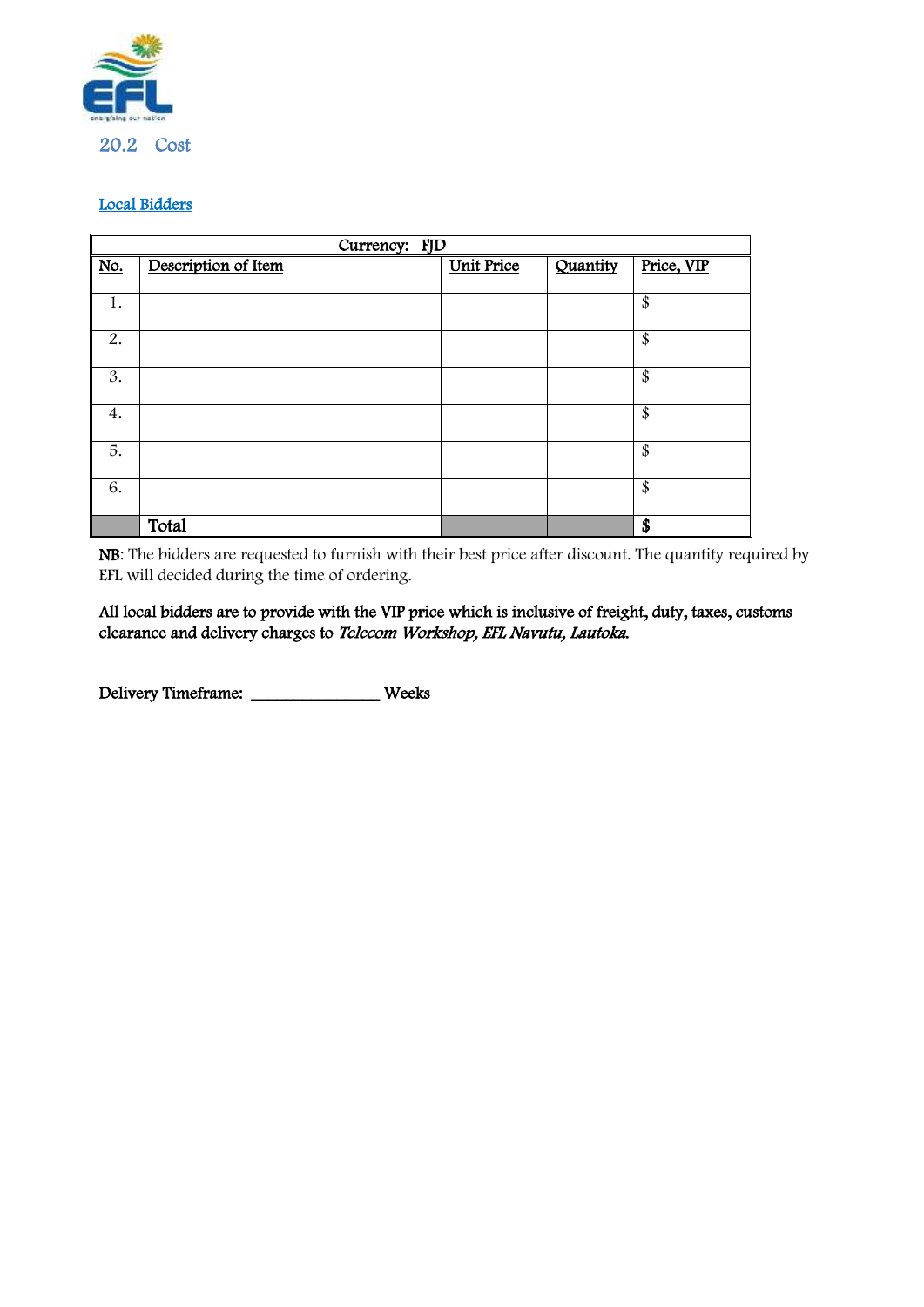

|                  | Currency:<br>                    |                   |          |            |  |
|------------------|----------------------------------|-------------------|----------|------------|--|
| No.              | Description of Item              | <b>Unit Price</b> | Quantity | Price, VIP |  |
|                  |                                  |                   |          |            |  |
| 1.               |                                  |                   |          |            |  |
|                  |                                  |                   |          |            |  |
| 2.               |                                  |                   |          |            |  |
|                  |                                  |                   |          |            |  |
| 3.               |                                  |                   |          |            |  |
|                  |                                  |                   |          |            |  |
| 4.               |                                  |                   |          |            |  |
|                  |                                  |                   |          |            |  |
| 5.               |                                  |                   |          |            |  |
|                  |                                  |                   |          |            |  |
| 6.               |                                  |                   |          |            |  |
|                  |                                  |                   |          |            |  |
| $\overline{7}$ . | Freight (CIF Nadi Airport Port). | \$                |          | \$         |  |
|                  |                                  |                   |          |            |  |
|                  | Total                            |                   |          | S          |  |

NB: The bidders are requested to furnish with their best price after discount. The quantity required by EFL will decided during the time of ordering.

#### All overseas bidders are to provide with the CIF price (Nadi Airport).

Delivery Timeframe: \_\_\_\_\_\_\_\_\_\_\_\_\_\_\_ Weeks

## 20.4 Checklist

| No. | Item                                                                  |
|-----|-----------------------------------------------------------------------|
| 1.  | Offer Letter                                                          |
| 2.  | Overall Bid                                                           |
| 3.  | Cost                                                                  |
| 4.  | Compulsory Submission Forms                                           |
| 5.  | Data Sheet for all Cisco switches offered                             |
| 6.  | Letter: authorized manufacturer/distributor/ reseller of Cisco        |
|     | products offered.                                                     |
| 7.  | Contact details for reference check of past supply of items           |
| 8.  | Appendices: Any other information and Value Added Service             |
| 9.  | Local Bidders are to supply the following along with their bid:       |
|     | FRCS Compliance Letter                                                |
|     | <b>FNPF Compliance Letter</b><br>٠                                    |
|     | FNU Compliance Letter (this is in place of the Workman's<br>$\bullet$ |
|     | Compensation)                                                         |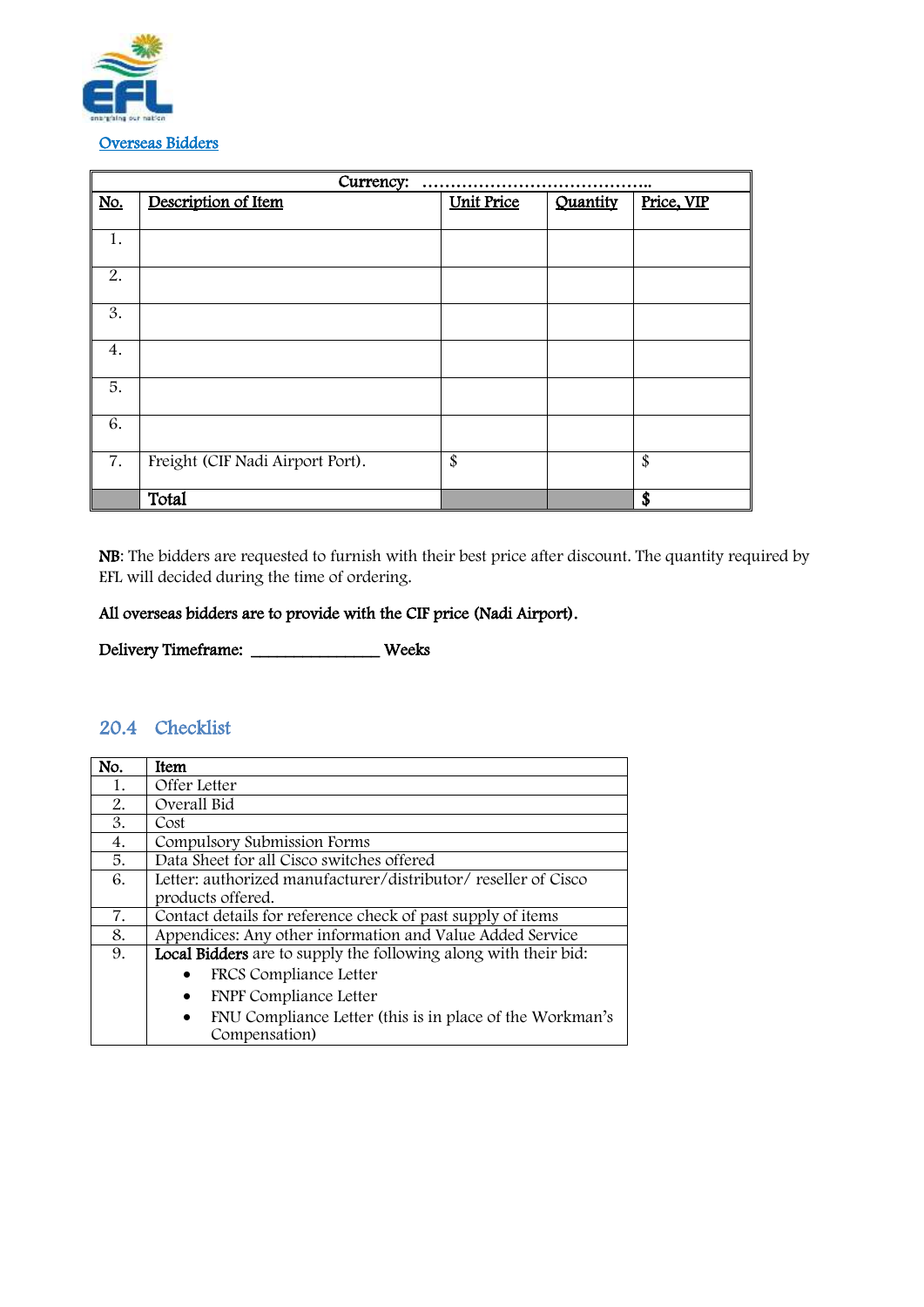

## TENDER CHECKLIST

|    | The Bidders must ensure that the details and documentation mention below must<br>be submitted as part of their tender Bid |
|----|---------------------------------------------------------------------------------------------------------------------------|
|    | Tender Number                                                                                                             |
|    | Tender Name                                                                                                               |
|    |                                                                                                                           |
|    | (Attach copy of Registration Certificate)                                                                                 |
| 2. |                                                                                                                           |
| 3. |                                                                                                                           |
| 4. |                                                                                                                           |
| 5. |                                                                                                                           |
| 6. |                                                                                                                           |
| 7. |                                                                                                                           |
| 8. | TIN Number:<br>(Attach copy of the VAT/TIN Registration Certificate - Local Bidders Only (Mandatory)                      |
| 9. | FNPF Employer Registration Number: ________ (For Local Bidders only) (Mandatory)                                          |
|    | 10. Provide a copy of Valid FNPF Compliance Certificate (Mandatory- Local Bidders only)                                   |
|    | 11. Provide a copy of Valid FRCS (Tax) Compliance Certificate (Mandatory Local Bidders only)                              |
|    | 12. Provide a copy of Valid FNU Compliance Certificate (Mandatory Local Bidders only)                                     |
|    |                                                                                                                           |
|    | I declare that all the above information is correct.                                                                      |
|    | Name:                                                                                                                     |
|    | Position: __________________                                                                                              |
|    | Sign:                                                                                                                     |

Date: \_\_\_\_\_\_\_\_\_\_\_\_\_\_